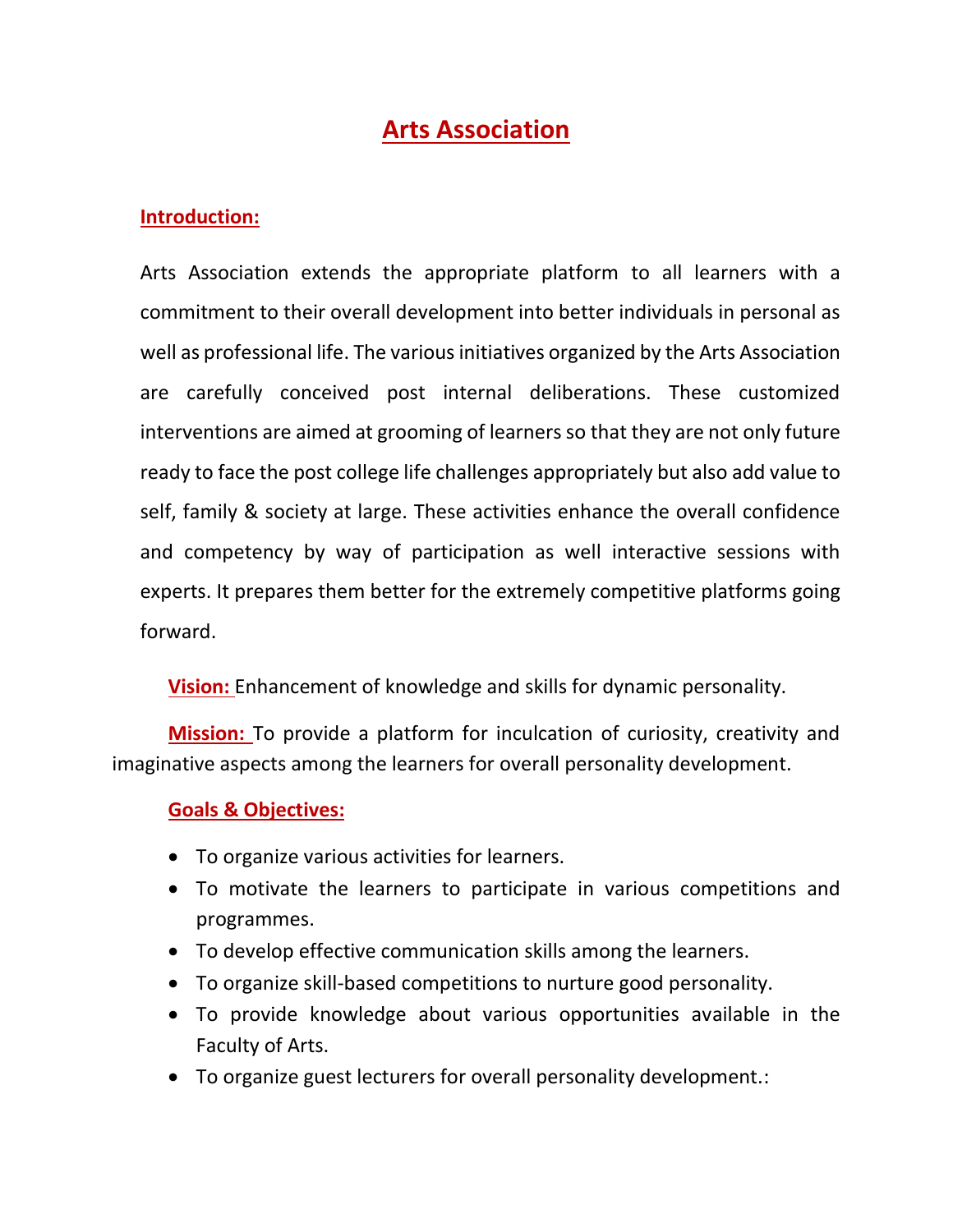# **Composition of Arts Association:**

| <b>Full Name of the faculty</b> | <b>Designation</b> |  |
|---------------------------------|--------------------|--|
| Dr.(Mrs) G.S.Tanwar             | Chairperson        |  |
| Mr.M.M.Kamble                   | Member             |  |
| Dr.D.S.Narkhede                 | Member             |  |
| Dr.B.S.Patil                    | Member             |  |
| Dr.(Mrs) S.M.Bhoir              | Member             |  |
| Dr.R.D.Mhatre                   | Member             |  |
| Ms. Varsha Jagdale              | Member             |  |
| Mr.Akash Patil                  | Member             |  |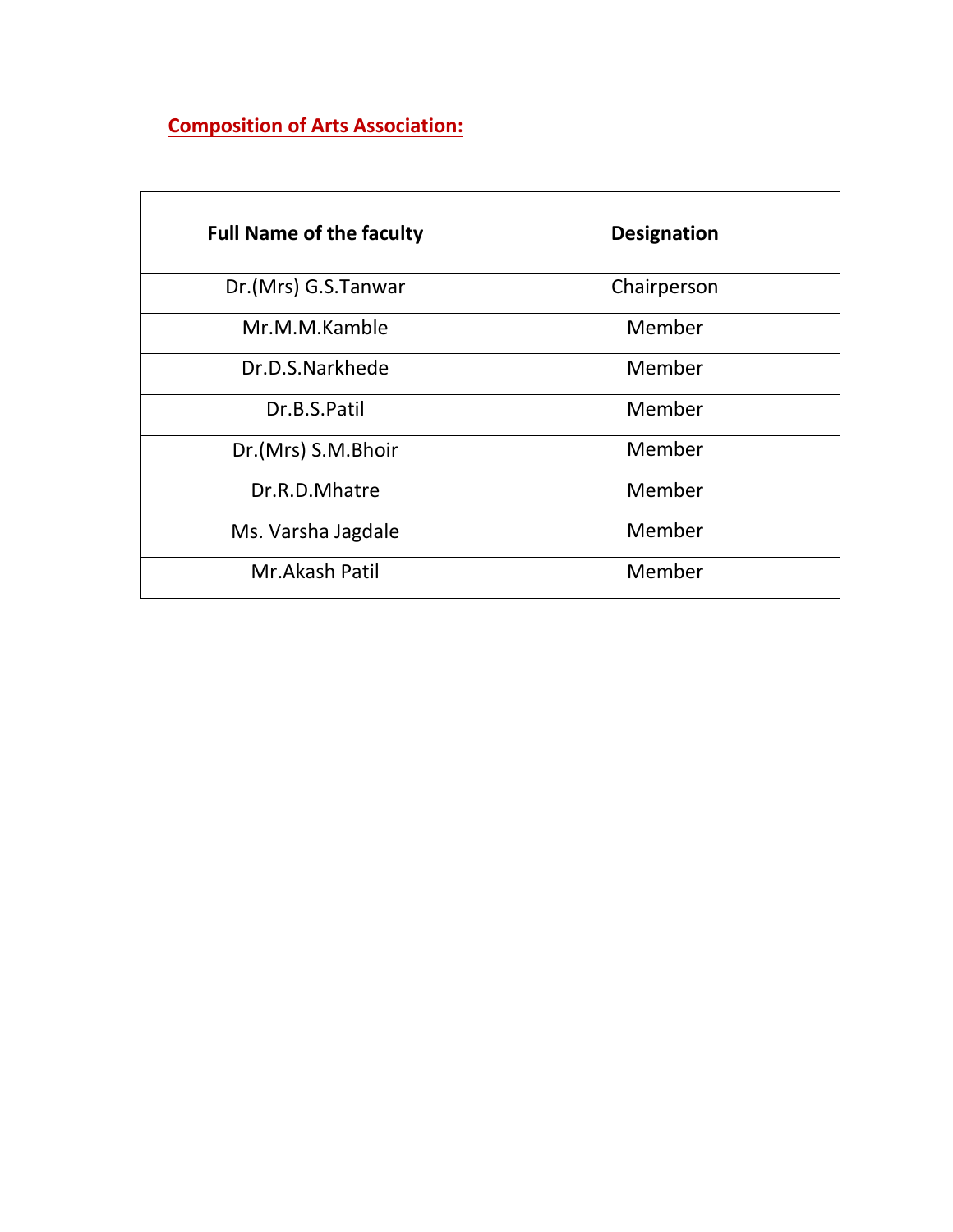# **Activities organized by Arts Association**

# **2018-19**

| Sr.No | Date       | <b>Title of the Activity</b>                                                                          | No. of<br>participants |
|-------|------------|-------------------------------------------------------------------------------------------------------|------------------------|
| 1     | 18/07/2018 | Workshop on English Speaking by<br>Sheetal Academy, Institute of<br><b>English Speaking</b>           | 105                    |
| 2     | 11/08/2018 | Seminar on opportunities in GIS<br>Industries                                                         | 80                     |
| 3     | 24/12/2018 | Guest lecture on Poetry writing by<br>Dr.Hubnath Pandey. Associate<br>Professor, University of Mumbai | 110                    |

### **2019-20**

| Sr.No          | <b>Date</b>     | <b>Title of the Activity</b>                                               | No. of<br>participants |
|----------------|-----------------|----------------------------------------------------------------------------|------------------------|
| 1              | 25.09.2019      | Inauguration of Arts Association                                           | 120                    |
| $\overline{2}$ | 25.09.2019      | Workshop on Ghazal Writing by<br>renowned Ghazal Writer -<br>Mr.A.K.Shaikh | 120                    |
| 3              | October<br>2019 | Interactive session on Gender<br>Equality by Advocate Pramod Thakur        | 85                     |
| 4              |                 | Release of Arts Herald                                                     |                        |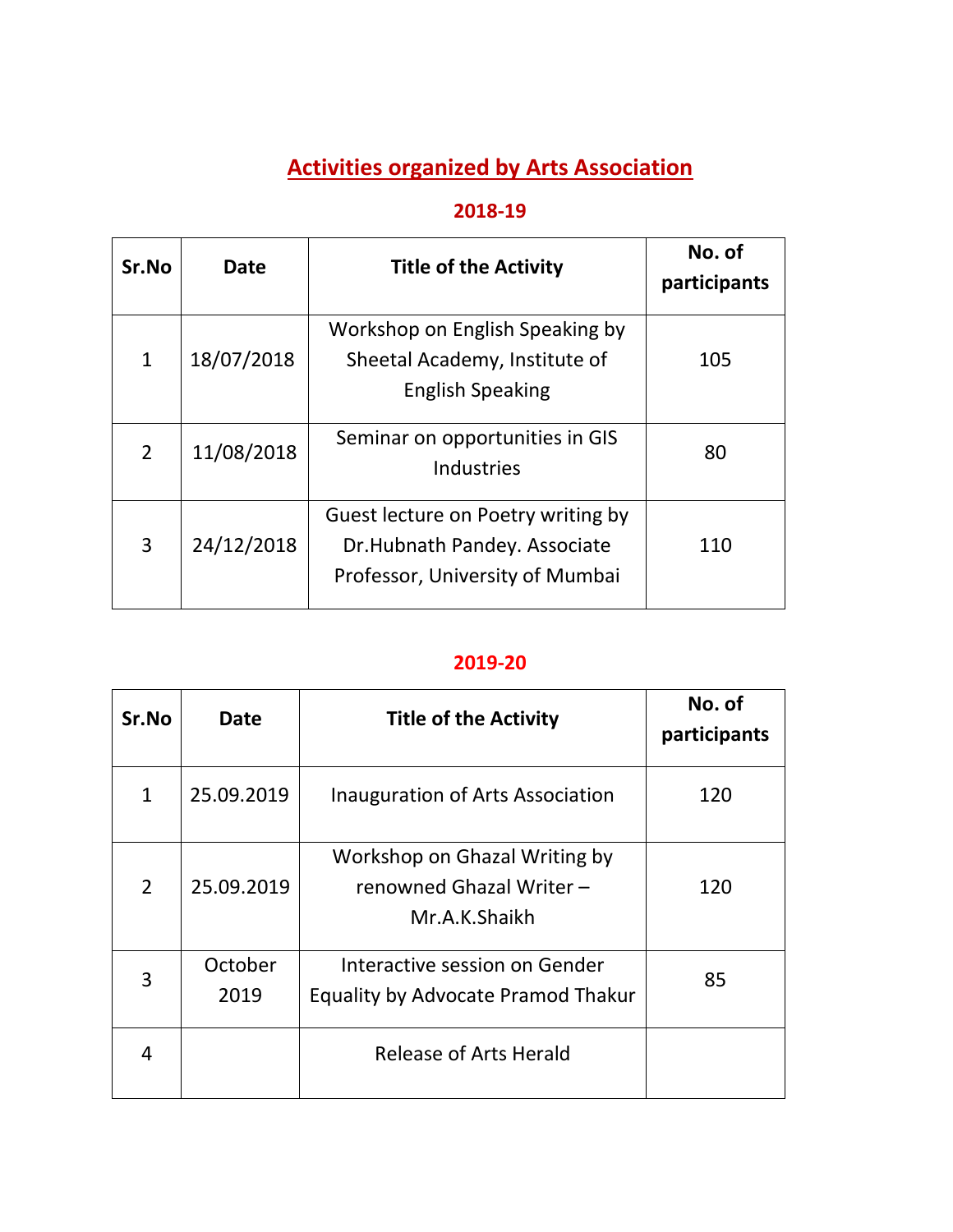#### **2020-21**

| Sr.No | <b>Date</b>                    | <b>Title of the Activity</b>                                                            | No. of<br>participants |
|-------|--------------------------------|-----------------------------------------------------------------------------------------|------------------------|
| 1     | 28.05.2021<br>to<br>30.05.2021 | Online Yoga, Pranayama and<br><b>Meditation Workshop</b><br>Conducted By: Art of Living | 31                     |

## **Facilities & Support**

- 1) College sponsored activity material for various competitions & related activities
- 2) Arranging competent subject matter experts from various fields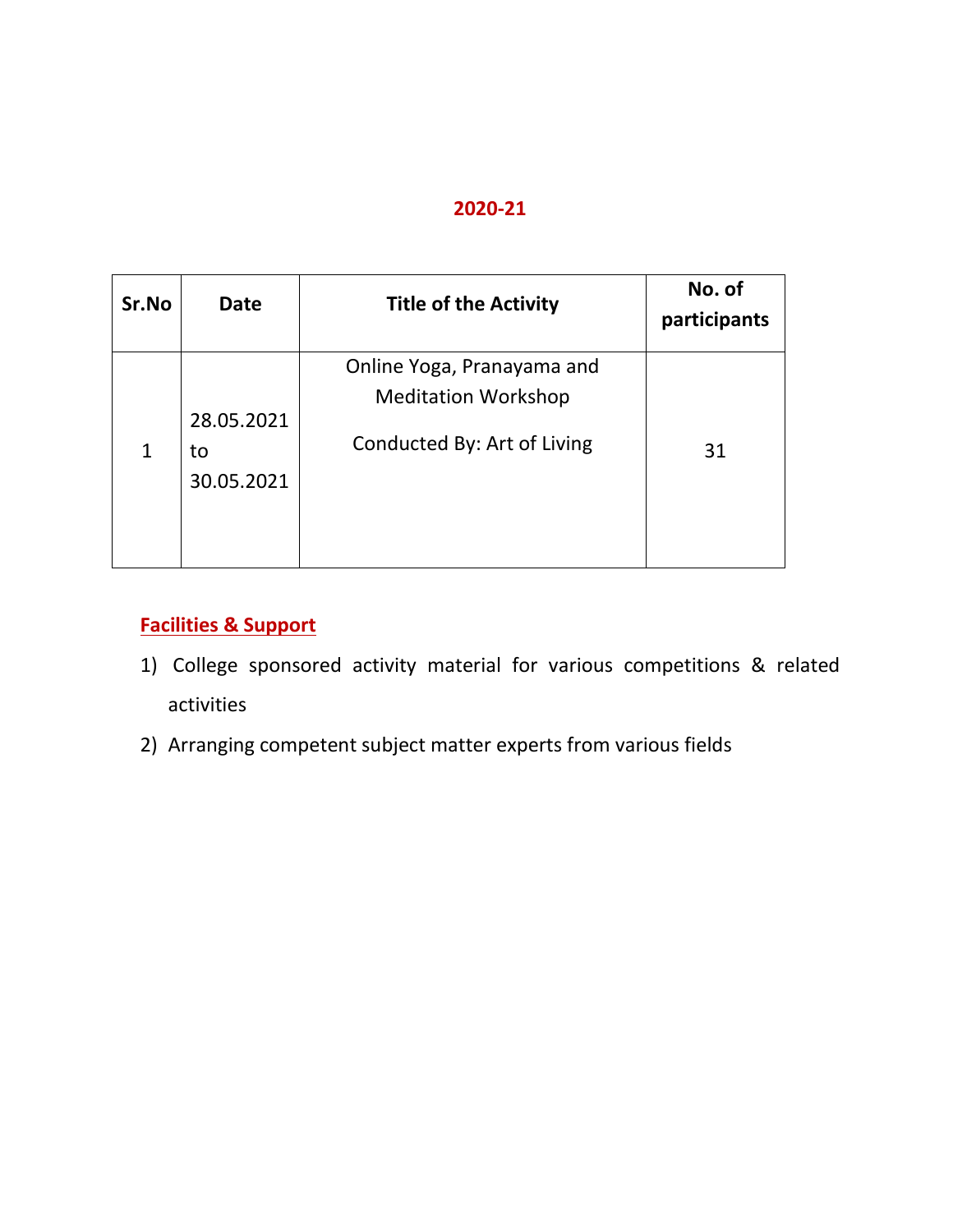# **Photo Gallery – Arts Association**



**Interactive session with learners on Spoken English during Workshop in July 2018**



**Engrossed learners understanding nuances of spoken English- July 2018**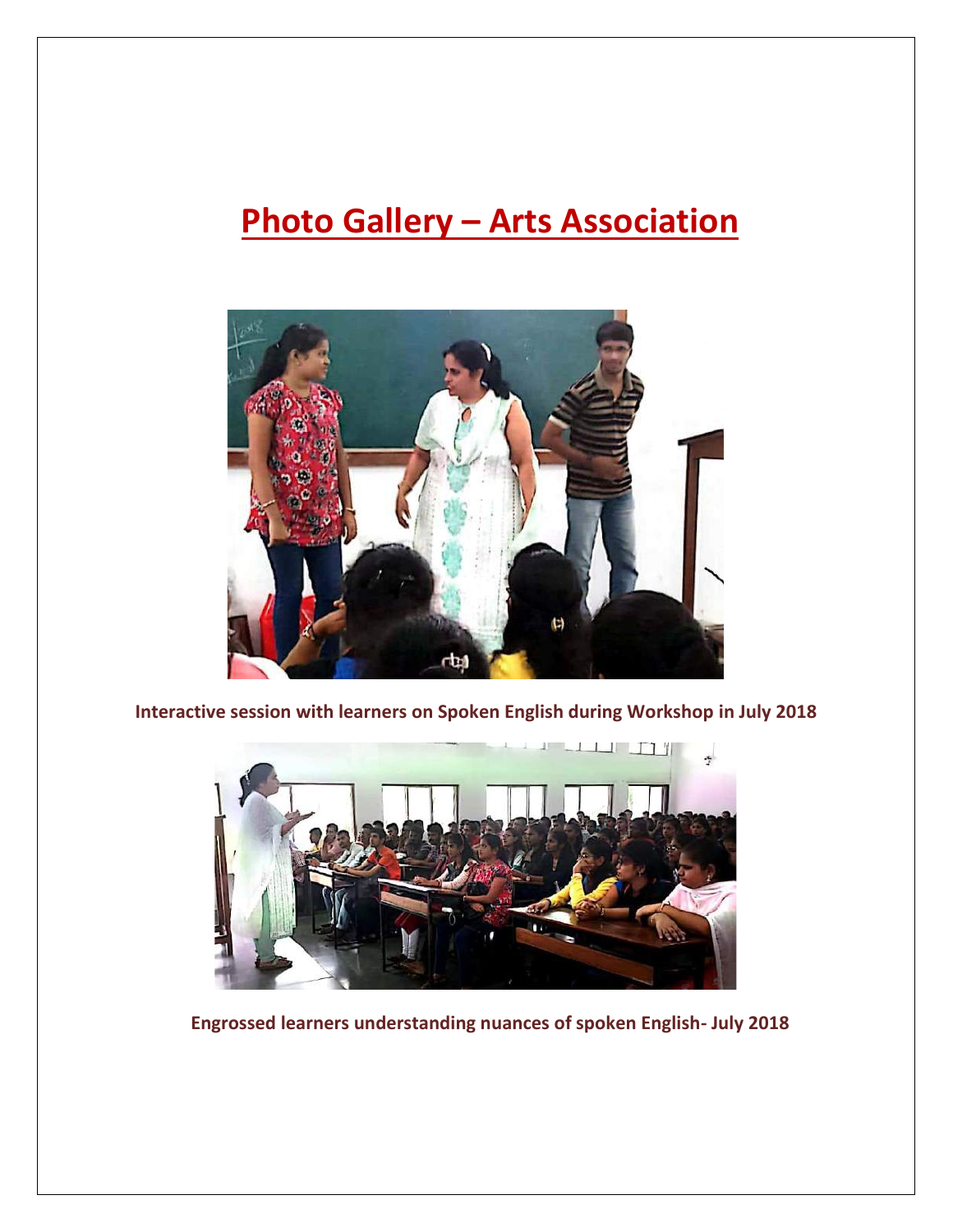

**Session on opportunities in GIS sector by Mr.Pratik Kharsamabale – Aug 2018**



**Learners attempting to write poetry under guidance of Dr.Hubnath Pandey-Dec 2018**

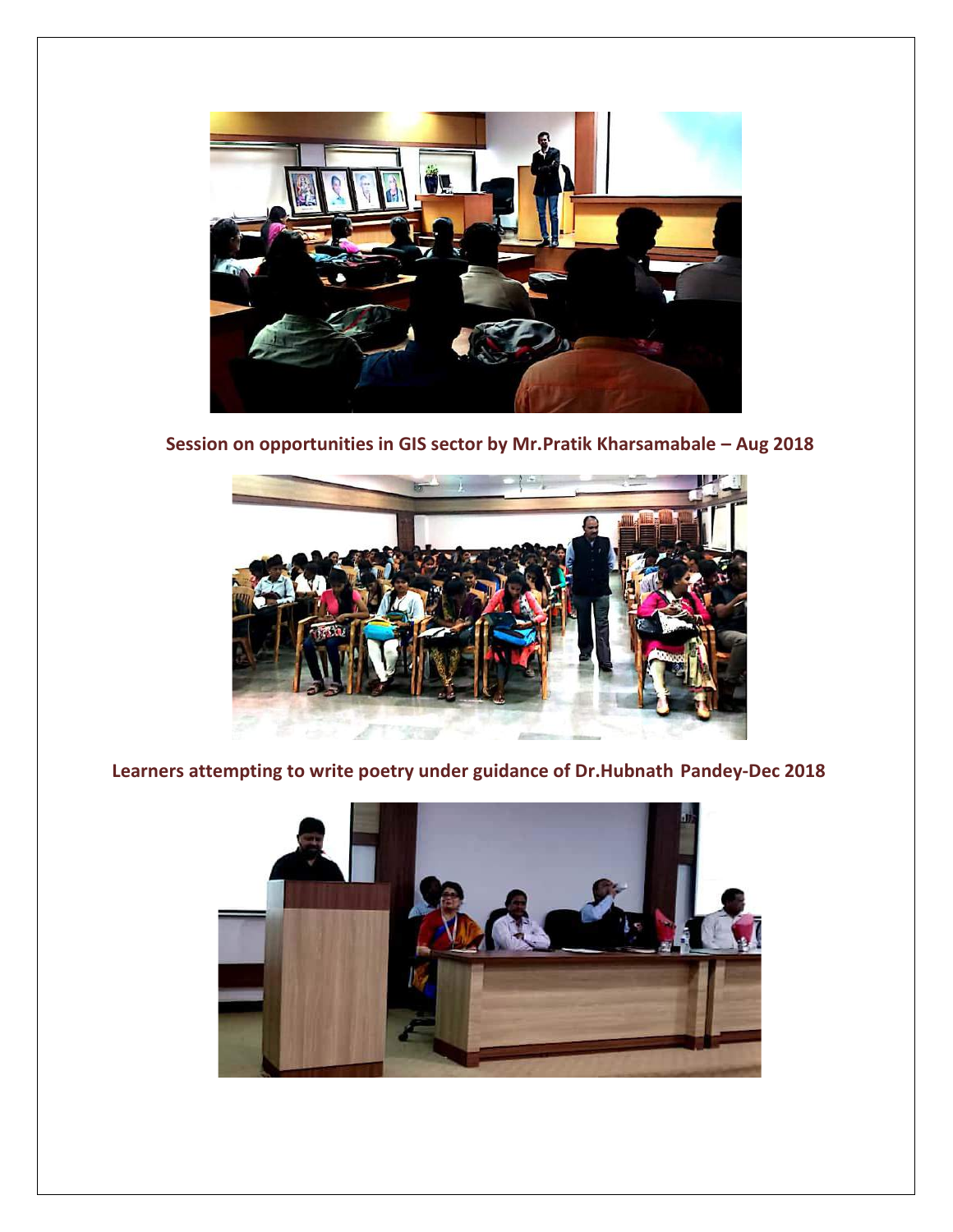# **Guest lecture on various aspects of poetry by Dr.Hubnath Pandey, Associate Professor, University of Mumbai-Dec 2018**



**Workshop on Ghazal writing by renowned Ghazal writer- Mr.A.K.Shaikh- Sept 2019**



**Warm Welcome of Chief Guest Renowned Ghazal Writer, Mr.A.K.Shaikh by Vice Prinicpal- Dr.S.K.Patil- September 2019**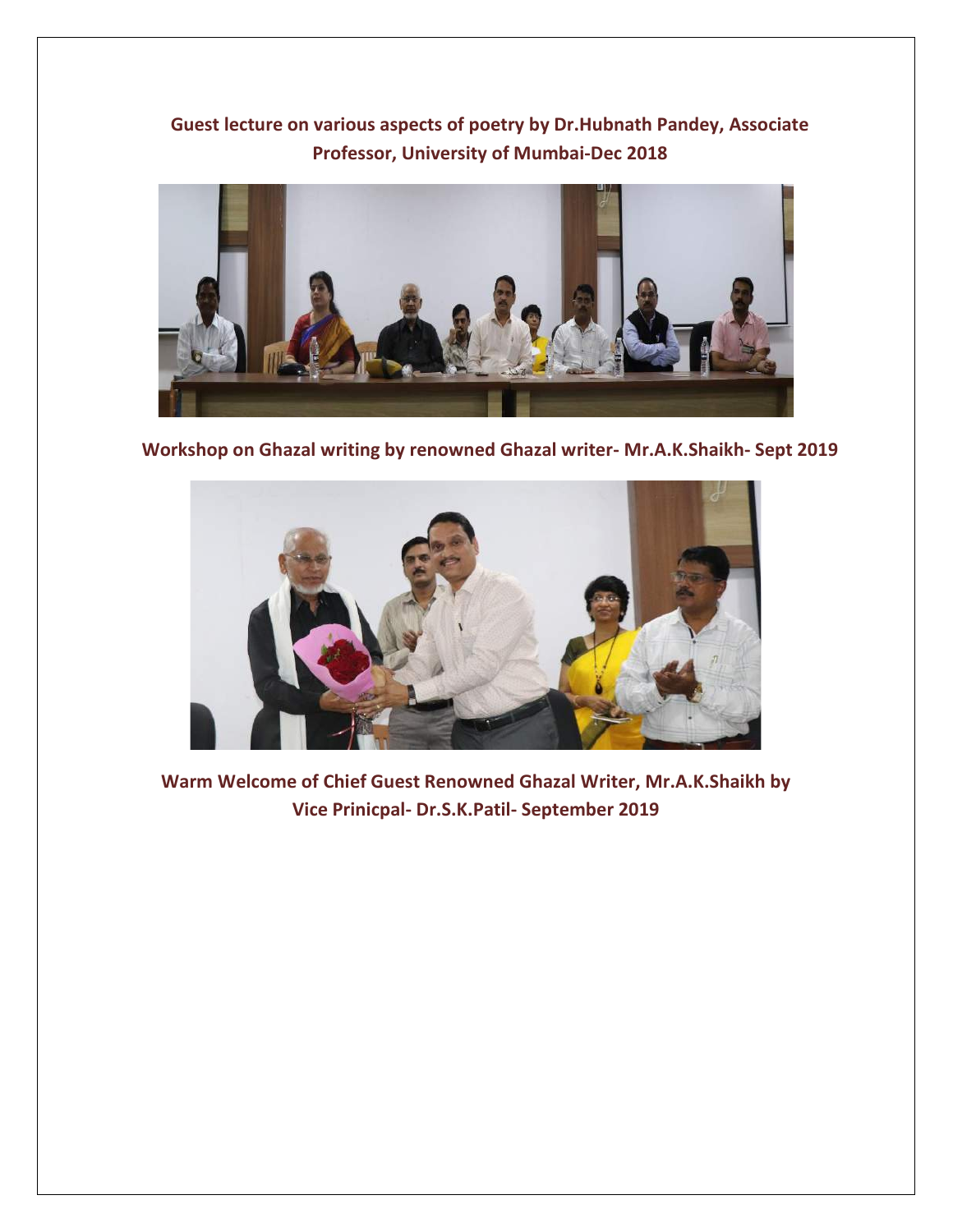

**Chief Guest and famous Ghazal Writer, Mr.A.K.Shaikh mesmerized the audience with his expertise- September 2019**



**Welcome of Guest speaker Advocate Pramod Thakur to enlighten on Gender Equality - October 2019**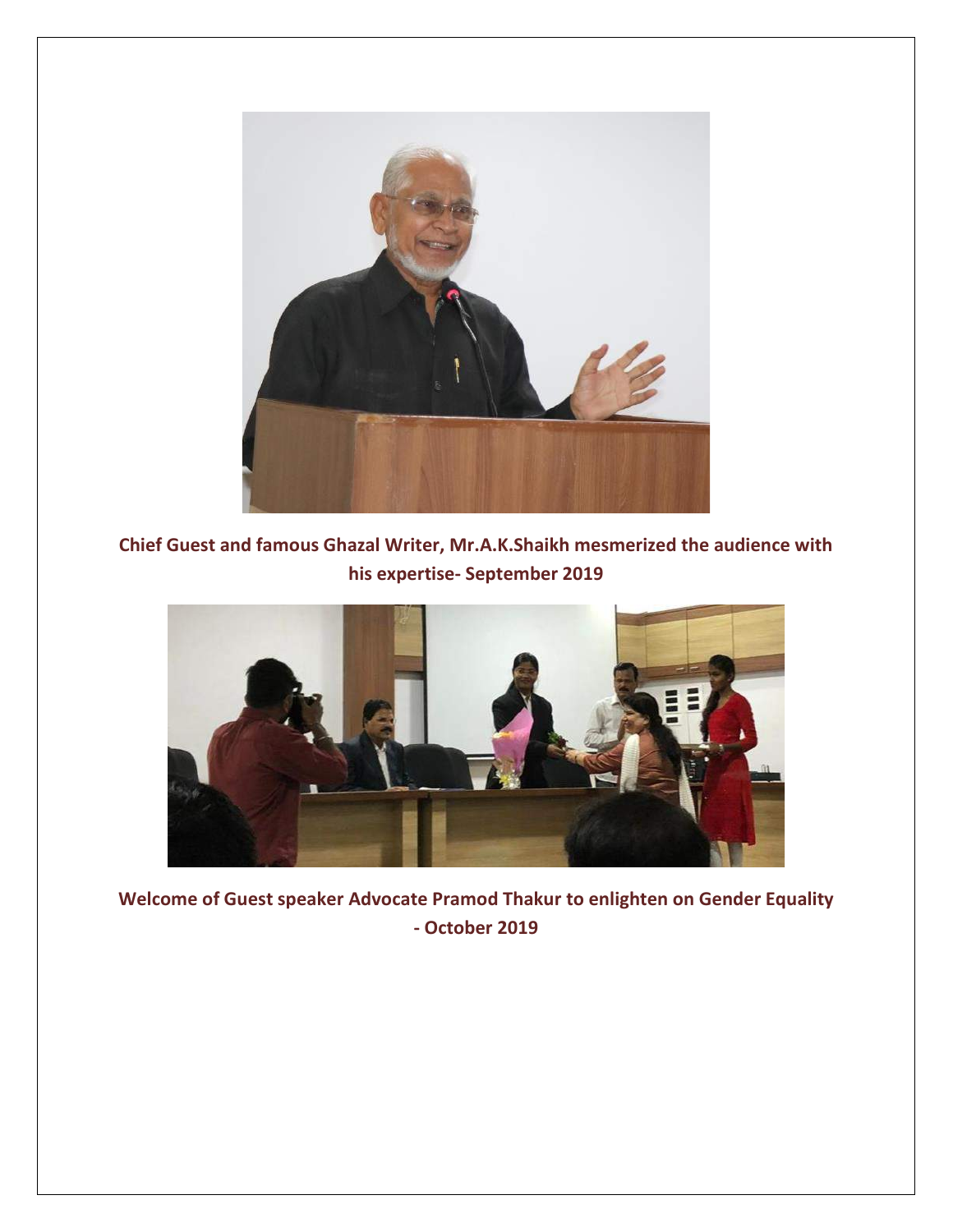

**Interactive session on Gender Equality by Advocate Pramod Thakur - October 2019**

#### **2019-20**

## **Yoga and Meditation Workshop (Online) 28th May to 30th May 2021**



**Participants performing Bhastrika Pranayam**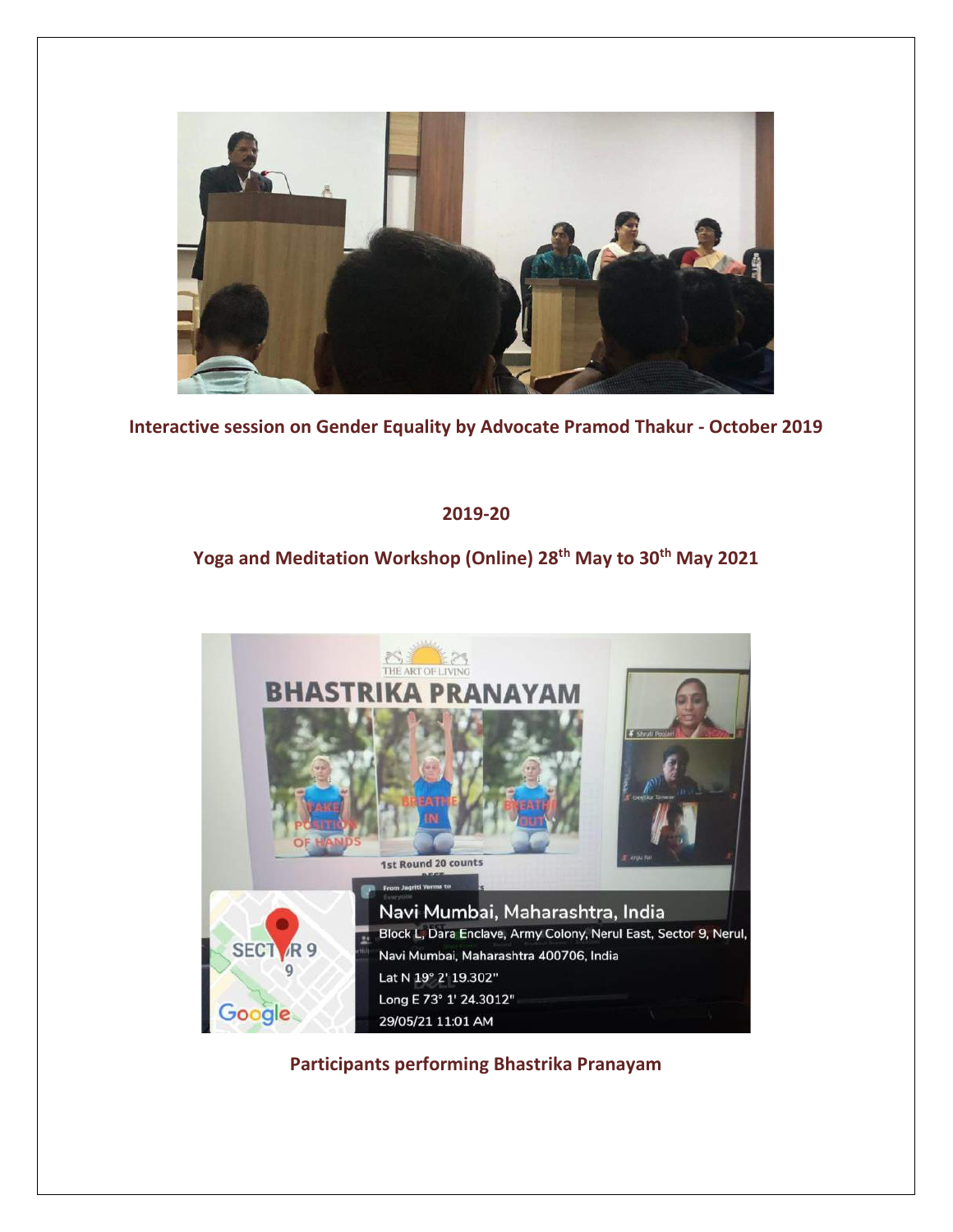

#### **Instructor demonstrating Yoga Asanas**



**Expert conducting session on Meditation**